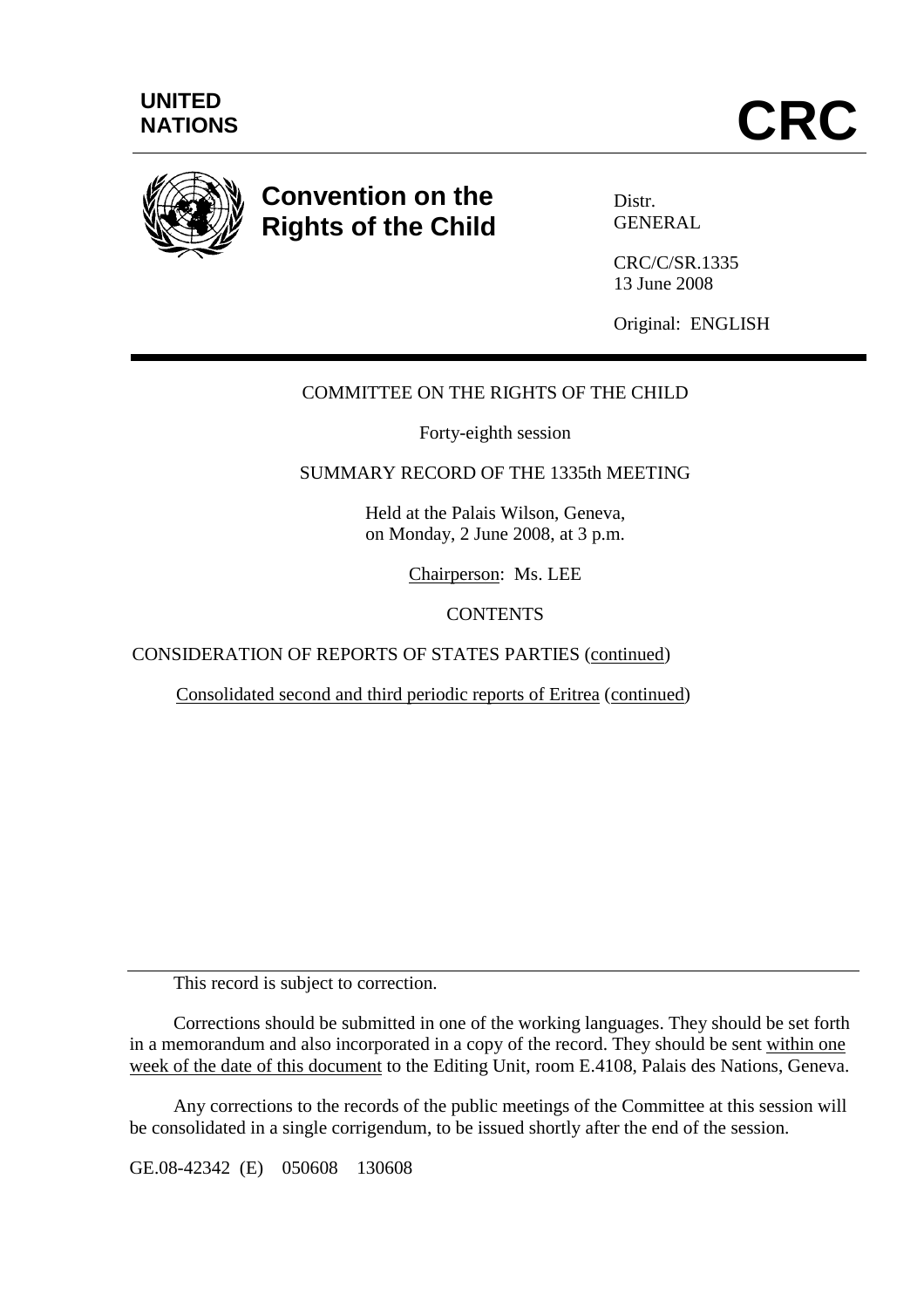# The meeting was called to order at 3.10 p.m.

# CONSIDERATION OF REPORTS OF STATES PARTIES (continued)

Consolidated second and third periodic reports of Eritrea (continued) (CRC/C/ERI/3, CRC/C/ERI/Q/3 and Add.1)

1. At the invitation of the Chairperson, the members of the delegation of Eritrea took places at the Committee table.

2. Mr. KOTRANE said that although Government action aimed at curbing child labour and the rehabilitation of street children was highly encouraging, the economic exploitation of children, especially those engaged in dangerous work, was a source of concern. "Cultural factors", as cited in paragraph 342 of the consolidated report, even in combination with legislation, had not been sufficient to prevent children from undertaking harmful employment. He therefore asked the delegation to provide further details on the current situation and the Government's strategy to eliminate child labour. He was also curious to know whether Eritrea would participate in the International Programme on the Elimination of Child Labour (IPEC) launched by the International Labour Organization.

3. Ms. HERCZOG asked what opportunities were available for parents to improve their parenting skills, and enquired whether they were involved in any school programmes, or whether any studies had been conducted on parenting and the situation of children. Referring to paragraph 82 of the consolidated report, she asked why the State party believed that childcare support should be offered only to disadvantaged families. In her opinion, input from the community and the extended family network were probably not enough to prepare young children for school, even within families that might not be regarded as disadvantaged.

4. With regard to child abuse and neglect, she asked the delegation to explain the procedure for referring offences to the justice system, and to provide information on rehabilitation programmes targeting abusive or neglectful families and their children. Was there a national standardized assessment and documentation system to make fair decisions on abuse and neglect?

5. Ms. AL-THANI said that she found some provisions of the Transitional Penal Code of Eritrea (TPCE) contradictory, and wished to know how the State party dealt with discrepancies in its legislation.

6. She drew attention to the statistics in the written replies on the number of reported cases of child abuse that had resulted in court decisions or counselling of victims, but she believed that there were likely to be unreported cases of abuse that were not taken into account. In that context, she asked whether there was a helpline through which victims of abuse could seek assistance, and whether the Government had contacted international entities providing outreach services such as Child Helpline International. She requested additional information on recovery and reintegration services that were offered to children who had been abused or neglected.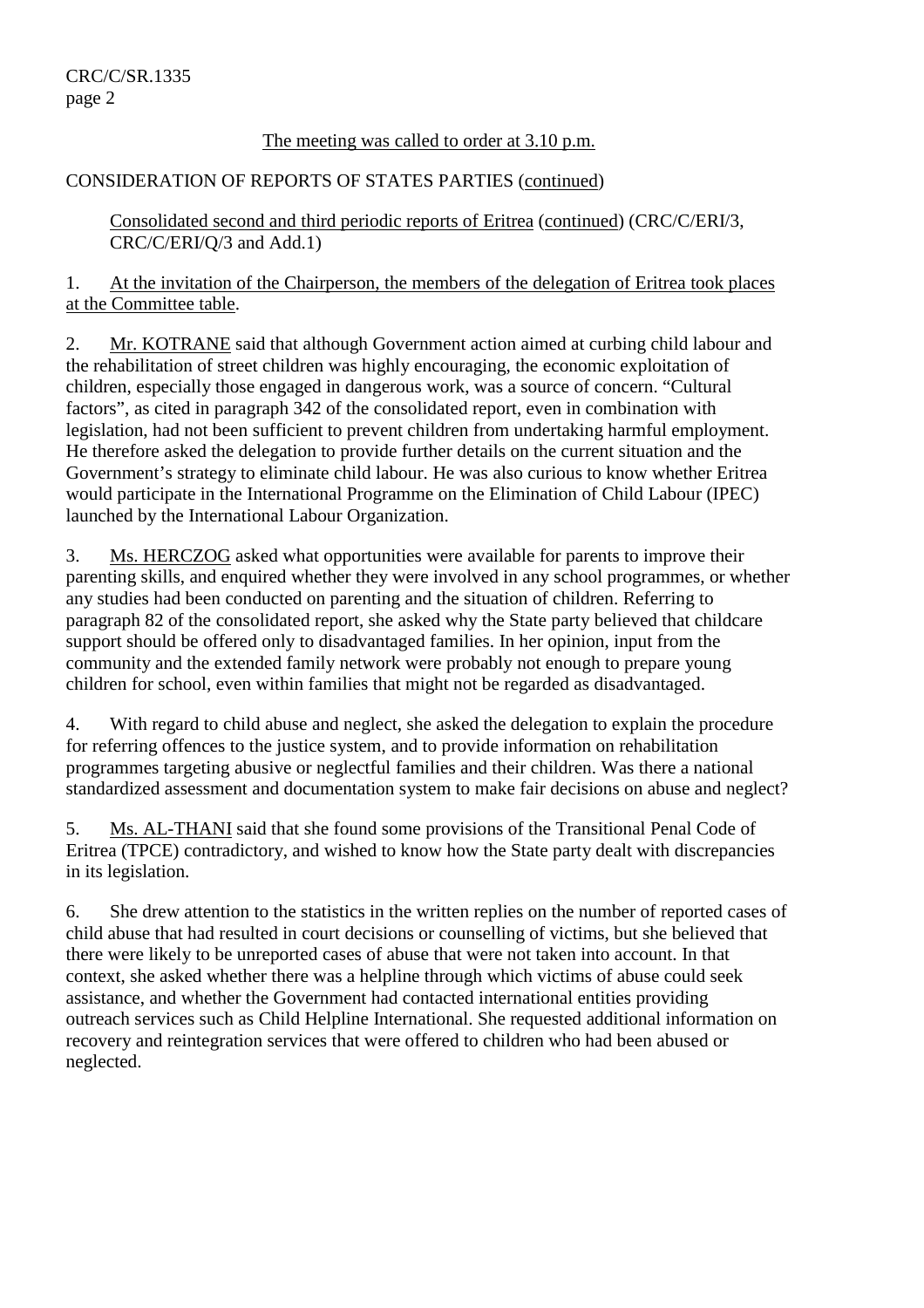7. Mr. CITARELLA drew attention to the fact that although children in conflict with the law were usually accommodated in special detention centres, separate from adults, it had come to his attention that in some instances they were actually held in police stations. He did not believe that such arrangements were in the best interest of the children in question, especially when there was no infrastructure for providing assistance or educational facilities for their benefit. He also invited the delegation to clarify the minimum age of criminal responsibility, since it appeared that persons between 15 and 18 years of age were treated as adults under the law.

8. Ms. AIDOO asked for more information on the policy adopted under the strategic plan on adolescent health. She commended the efforts undertaken by the Government so far and asked whether it targeted particular groups of adolescents, geographically or demographically, or encompassed the large number of adolescents outside the school system. She was also curious to know whether adolescents could seek medical care without the consent or presence of their parents.

9. Eritrea had recognized the enormity of the challenge posed by the HIV/AIDS epidemic, and the need for concerted and sustainable assistance. She asked what specific measures had been adopted to improve access to antiretroviral drugs, and to tackle adverse factors. She also noted that there was insufficient information in the periodic reports on mother-to-child transmission, which was suspected to be a major mode of infection.

10. Ms. ORTIZ asked whether children actively participated in the dissemination of information on their rights within the framework of media campaigns. She shared the concerns pertaining to children living without parental care and in other vulnerable situations, and was alarmed at the level of malnutrition. She asked how the Government was addressing those problems, and what regulations and monitoring mechanisms had been established.

11. Given the large pool of orphans in Eritrea, she asked how the Government planned to increase the number of adoptions, whether it had data on the number of national and intercountry adoptions, and whether it had considered ratifying the Hague Convention on intercountry adoption.

12. Ms. KHATTAB (Country Rapporteur for the Optional Protocol on the involvement of children in armed conflict) asked the delegation to elaborate on its strategy to maintain the practice of breastfeeding at its current high level, and on its policies for the marketing of breast milk substitutes and for "baby-friendly" hospitals.

13. The CHAIRPERSON asked about the impact of programmes for the rehabilitation of child sex workers, and whether there was a stigma attached to children who had been victims of such exploitation.

14. Mr. HAILEMARIAM (Eritrea), responding to earlier queries, said that current regional disparities were a legacy from Eritrea's former period of deprivation. The Government was fully committed to addressing imbalances by focusing on previously disadvantaged population groups, and was hopeful that it was simply a matter of time before an equitable balance would be achieved.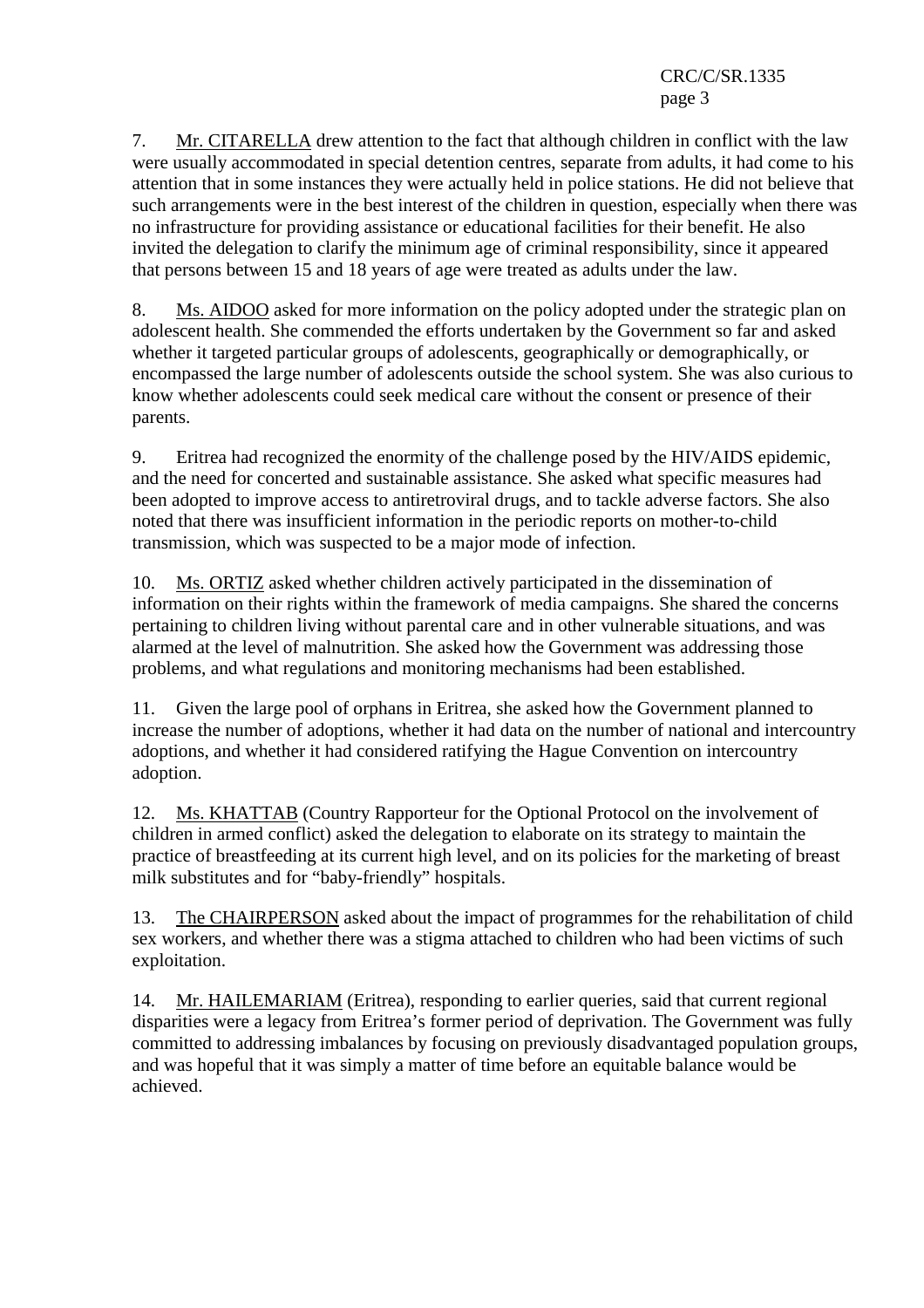15. On the issue of decentralization, he said that over the past two years an increasing degree of autonomy had been granted to regional administrations, an approach that had proved to be effective in dealing with disparities.

16. He did not have statistics concerning the education budget other than those which had already been provided in the written documentation, but he could confirm that spending on education had quadrupled since 2002, from 200 to 800 million Nakfa. For a number of reasons, it was difficult to compile precise statistics on what proportion of the budget that represented in relation to overall Government expenditure, but he assured the Committee his delegation would submit such information as soon as possible.

17. Enrolment rates had not yet reached a satisfactory level, even though Eritrea had made considerable progress in improving access to education in recent years. The Government was earnestly dealing with the situation in a phased approach over a five-year period, which included the construction of schools and teacher training, and had planned to intensify its strategy in that regard.

18. He outlined the various factors that had contributed to the high dropout rate and listed a number of measures designed to raise awareness within families and communities, and to provide incentives for children to remain in school. Much effort had been made to drastically improve the quality of education offered, upgrade teacher qualifications, reduce overcrowding and strengthen infrastructure and curriculum. Already, after a period of rapid expansion, facilities had been modernized to accommodate the current level of demand.

19. He explained that, at the time, the transfer of students to the Sawa location had been inevitable because the school system had been suffering from an acute shortage of classroom and teaching facilities. However, he emphasized that a normal academic setting was provided for the students, who were not involved in any form of military exercise. The military base had subsequently moved elsewhere and the school had evolved into a vocational training centre for approximately 6,000 students.

20. With regard to the involvement of teachers in military manoeuvres, he explained that there had been a period of instability in 2005 when teachers, amongst others, were subject to a short-term call-up, but that the teachers were able to resume their duties immediately following the end of hostilities. He emphasized that children under the age of 18 years were not under any obligation to do military service, and that such participation was outlawed. The summer work programme for high school students should not be confused with military service: he explained that students from all over the country spent a month working together on various outdoor projects, such as reforestation and soil conservation, which gave them the opportunity to combine theoretical knowledge with practical field work.

21. With reference to the Committee's query about disparities, and the fact that the capital Asmara tended to be favoured, particularly as it was the site of the country's only university, he was pleased to report that eight new higher education establishments had been created within a very short period of time. The Government had taken pains to ensure that they were spread around the country and, initially, only the School of Medicine was located in Asmara. The Government was trying not to concentrate all facilities and services in the capital.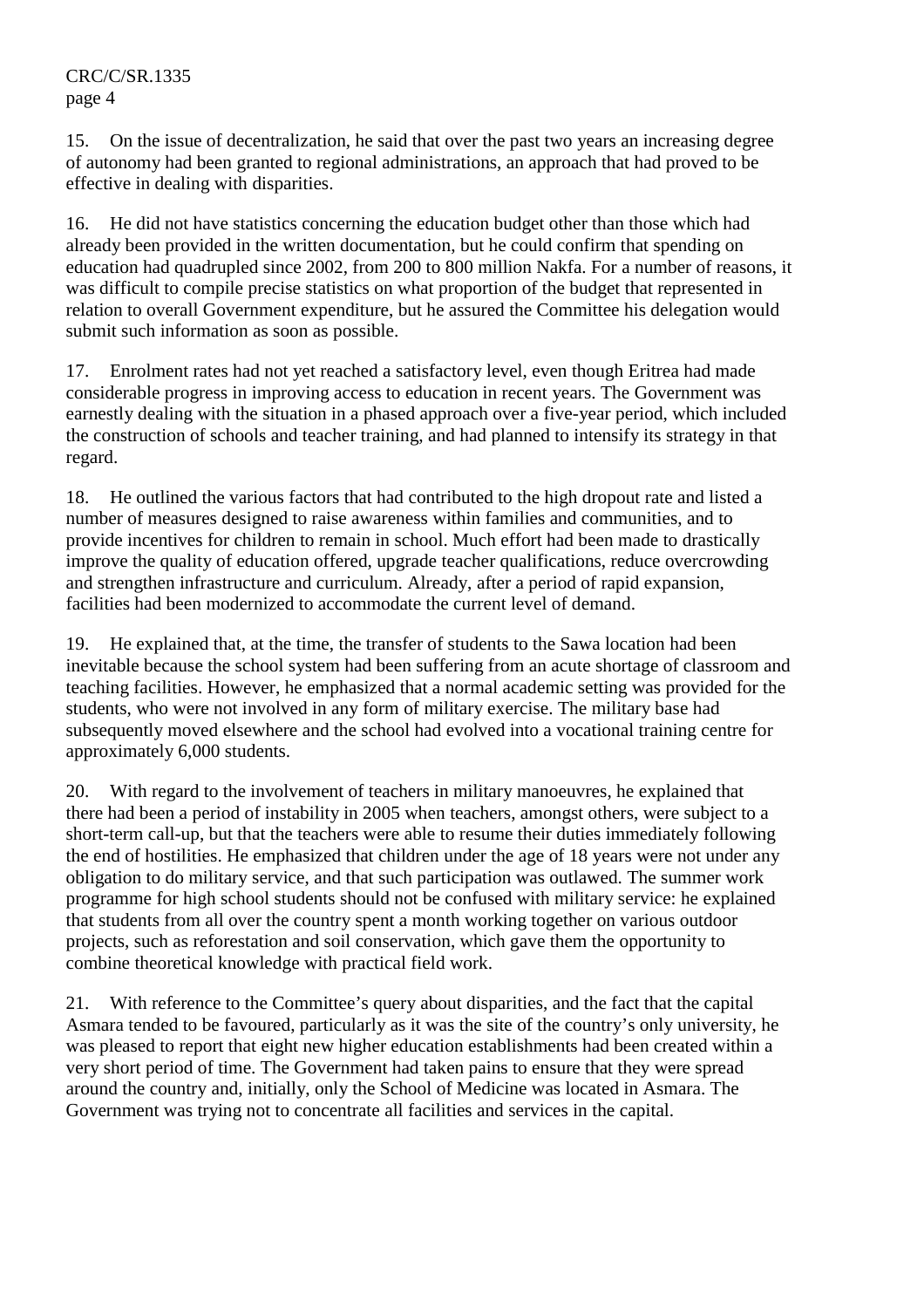22. Mr. PARFITT said it would be useful to learn whether there was any military education in secondary schools, and whether the sanitary conditions in schools, especially at the primary level, had been improved in order to encourage girls to attend.

23. Mr. HAILEMARIAM (Eritrea) said that children did not receive military training of any kind. However, since Eritrea had to be in a position to defend itself and assert its sovereignty, every able-bodied Eritrean was obliged by law to do national service, which included military training. Young people did their national service after completing their education, even if, in some cases, that included university or vocational training. Since Eritrea was no longer involved in an armed conflict, some people performed their national service in a civilian capacity, by working in ministries or in agriculture for example.

24. Sanitary installations in schools were a major concern of the Government. Most schools did not have adequate latrines or potable water, which was a disincentive for the enrolment of girls. All new schools were being provided with suitable installations and funding had been made available to address the problem in older establishments in collaboration with the Ministry of Health, the Water Resource Department and the community.

25. The CHAIRPERSON enquired whether military service was compulsory for all men and women, including teachers.

26. Mr. HAILEMARIAM (Eritrea) said that the Government had decreed that everyone had to do national service for 18 months. If, in the future, the situation required a military response, they would be expected to carry out military tasks. Currently, the emphasis was on service in the Government's development programmes or the productive sector.

27. Ms. AIDOO wanted to know at what age high school children attended the summer camp where they received some military training.

28. Mr. HAILEMARIAM (Eritrea) said that there was nothing military about the summer work programme, whereby most children merely carried out tasks such as planting trees for part of the day. On the other hand, all citizens over 18 years of age had to undergo military training.

29. Ms. MENKERIOS (Eritrea), referring to the issue of female genital mutilation, said that it was of great concern to the Government and had been condemned nationally. There was a programme to create awareness among women who performed the practice, which was often carried out in the privacy of the home at the request of mothers, based on Christian, as well as Muslim, religious beliefs. However, all the religious leaders had made it clear that the practice had no basis in religion. Nevertheless, the elimination of female genital mutilation in Eritrea would take time, as attitudes and beliefs had to be changed.

30. There was no child labour in Eritrea. When children helped their family in the home, in agriculture or in commerce, it was not considered child labour, provided that it did not interfere with schooling. Such help was often given when a woman was the head of the household. The Labour Code permitted and regulated work by children over 14 years of age. Currently, the Department of Labour was conducting a survey of the labour force in conjunction with United Nations agencies and, if any problems were identified, the necessary measures could be taken.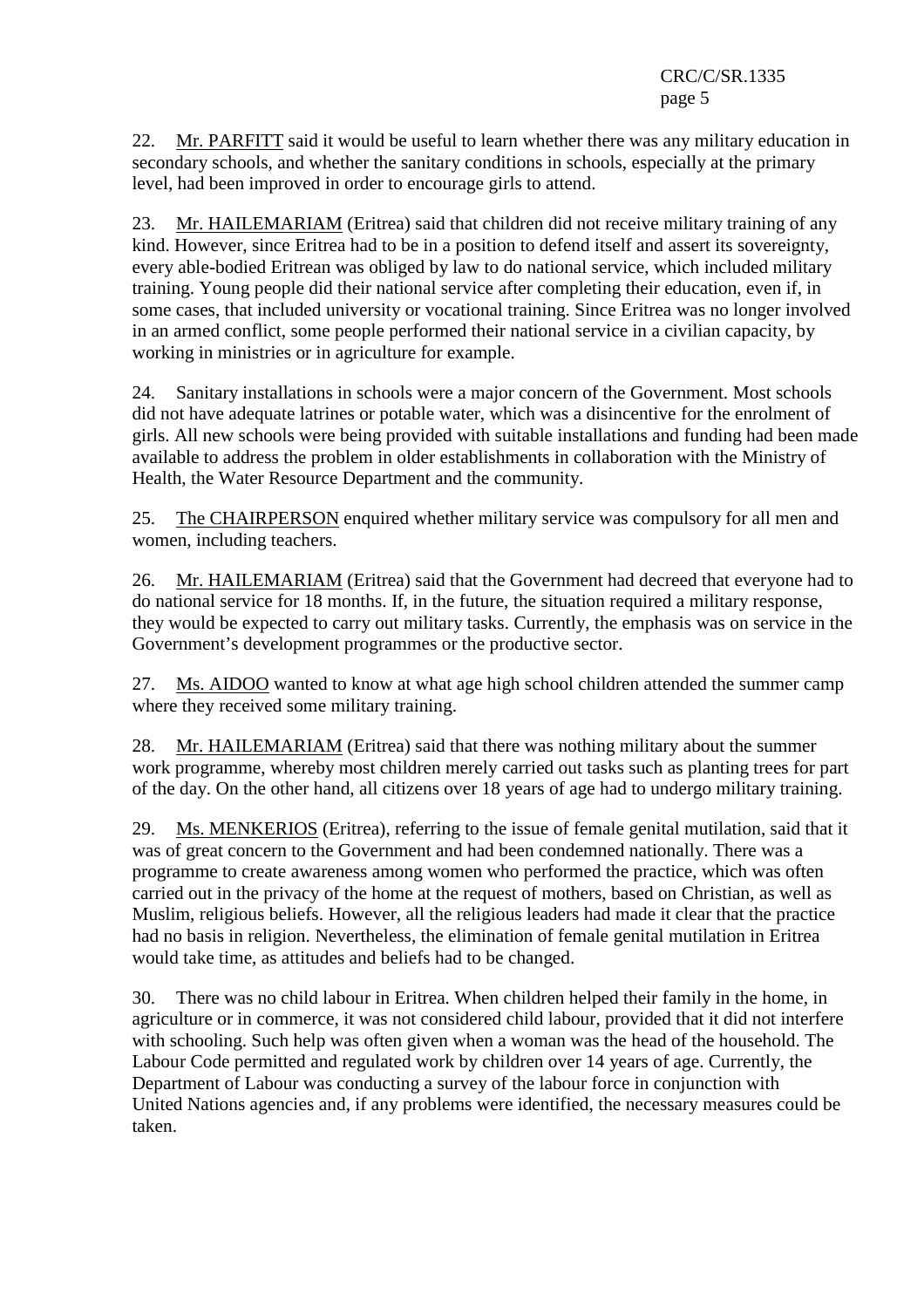31. Given the existing disparities, the country's development policy was giving priority to rural development. The Constitution proclaimed the equality of women, but it would take time to achieve, owing to the disadvantaged position of women in the past. As regards the different regions, those that had been neglected earlier could not be expected to reach the standard of others which had offered access to education, health-care services and employment. The Government's intention was to extend such services to all regions.

32. In its concluding observations on Eritrea's initial report in 2003, the Committee had recommended that juvenile detention centres should be improved. Several centres had been built but were not operating yet, because the equipment had not been installed. Currently, children were detained in adult facilities, but in separate units, or in police stations, separated from adults and supervised by social workers.

33. Mr. KOTRANE said that, in 2003, the Committee had expressed its concern regarding child labour in agriculture, on the streets, and in domestic service. According to the delegation there was now no child labour in Eritrea. However, according to the report (para. 344), the Government has designed a research proposal to determine the situation of child labour in the country. The Committee would like to know whether the research had been completed and, if so, what its findings had been.

34. Also, according to the report (para. 335), adolescents between the ages of 15 and 18 were treated as adults under the ordinary provisions of the Penal Code. However, the delegation should provide more specific information on how adolescents were currently treated under the juvenile justice system (para. 336).

35. Mr. CITARELLA requested information on the length of pretrial detention, whether the 24-hour rule was applied everywhere, and whether it could be prolonged because of fear of revenge against the child, as reported in the written replies. Since there were no juvenile courts, he wanted to know what type of courts heard civil and criminal cases concerning children and whether there were any special judges.

36. Ms. MENKERIOS (Eritrea) said the survey had not been concluded yet. If a child was detained for certain crimes, pretrial detention could be extended, based on two criteria: rehabilitation and protection. There were no children's courts; consequently, children found guilty of a serious crime were sent to rehabilitation institutions until they were 18 years of age, or they could be released earlier in the case of minor offences. The programmes to rehabilitate vulnerable children in conflict with the law provided them with food, health care, educational services and recreational activities.

37. Mr. PARFITT asked whether judges were given any special training on the rights of the child, particularly in relation to the best interests of the child and the participation of young people in legal proceedings, either as victims or witnesses.

38. Mr. OGBAZGHI (Eritrea) said that, in general, the provisions of ordinary law applied to children of 15 to 18 years of age, but there were exceptions and certain provisions were slightly different to take into account the age and circumstances of the child. For example, the death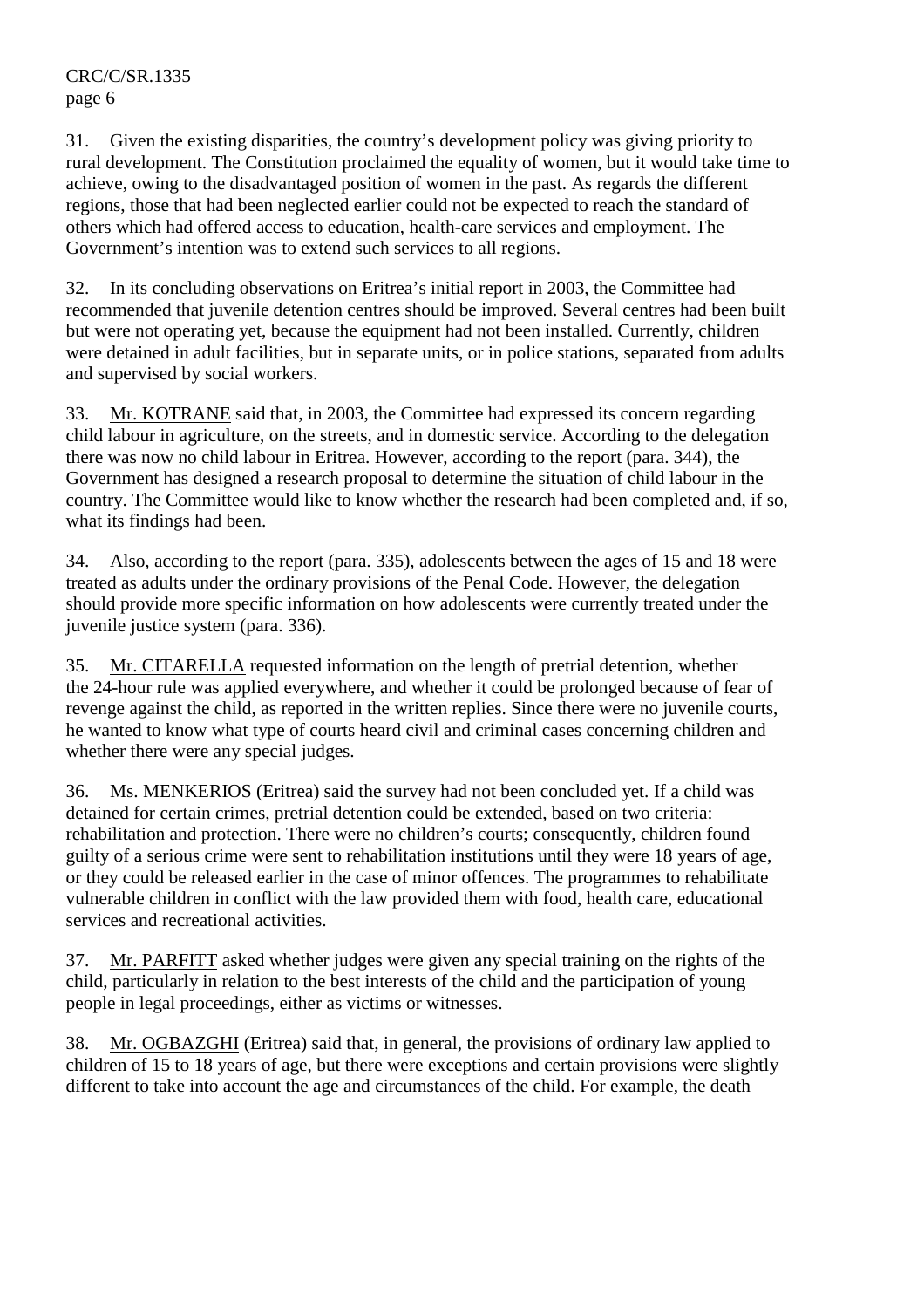penalty could not be applied and, at times, punishments could be mitigated. The Penal Code had elaborate provisions concerning juvenile justice even though there were no juvenile courts as yet. Given existing conditions in Eritrea, it would be impossible to have three judges sitting just for the rare juvenile cases. Nevertheless, people involved in juvenile justice from the police, the courts and the ministries had been sent to Holland for training on how to deal with juveniles in court and in prison.

39. Mr. KRAPPMAN (Country Rapporteur for the Optional Protocol on the involvement of children in armed conflict) said the Committee would welcome further information on the rehabilitation programmes and whether adolescents of 15 to 18 years of age could benefit from them.

40. Ms. MENKERIOS (Eritrea) confirmed that adolescents were entitled to benefit from such programmes. He said that the 18,000 children mentioned in the written answers (para. 9) referred to orphans and vulnerable children in general. As the report stated, only 537 orphans were being cared for in institutions. The Government had revised its policy on institutionalization and currently favoured family reunification, foster care and, in particular, group homes in the community. In general, adoption was not encouraged, particularly international adoption, owing to the difficulty of carrying out a proper assessment of potential families.

41. As a result of the early childhood development programme, the number of establishments offering preschool education had been increased by over 200 per cent.

42. Ms. ORTIZ asked how the group homes in the community were regulated and monitored, and how children could make complaints in cases of abuse.

43. Ms. MENKERIOS (Eritrea) said that the Social Affairs Department regulated the group homes, which were each headed by three "mothers" and a "father" to ensure a family atmosphere. Children in the homes attended the regular community school and were monitored by social workers; to date, there had been no reports of complaints.

## The meeting was suspended at 4.30 p.m. and resumed at 5 p.m.

44. Ms. MENKERIOS (Eritrea) said that the country needed a mechanism to monitor child abuse. It did not have a 24-hour child help line and, unless the case was reported to the police, there was no way of knowing that a child was being abused. Regarding parenting, the establishment of parent-teacher-student committees had led to much greater transparency regarding the situation in schools, since children could raise issues that they would not have broached alone with their teachers.

45. Mr. TESFASELLASSIE (Eritrea) said that the infant mortality rate had declined significantly and Eritrea had already reached its Millennium Development Goals target in that area. Four years ago it had adopted a very successful programme for the comprehensive management of childhood illnesses, with a detailed action plan and guidelines for interventions. The country had developed a programme to provide new infrastructure for children under 5 years of age, particularly newborns. A neonatal intensive-care unit had been established and the intention was to set up such units in the six Zobas or regions.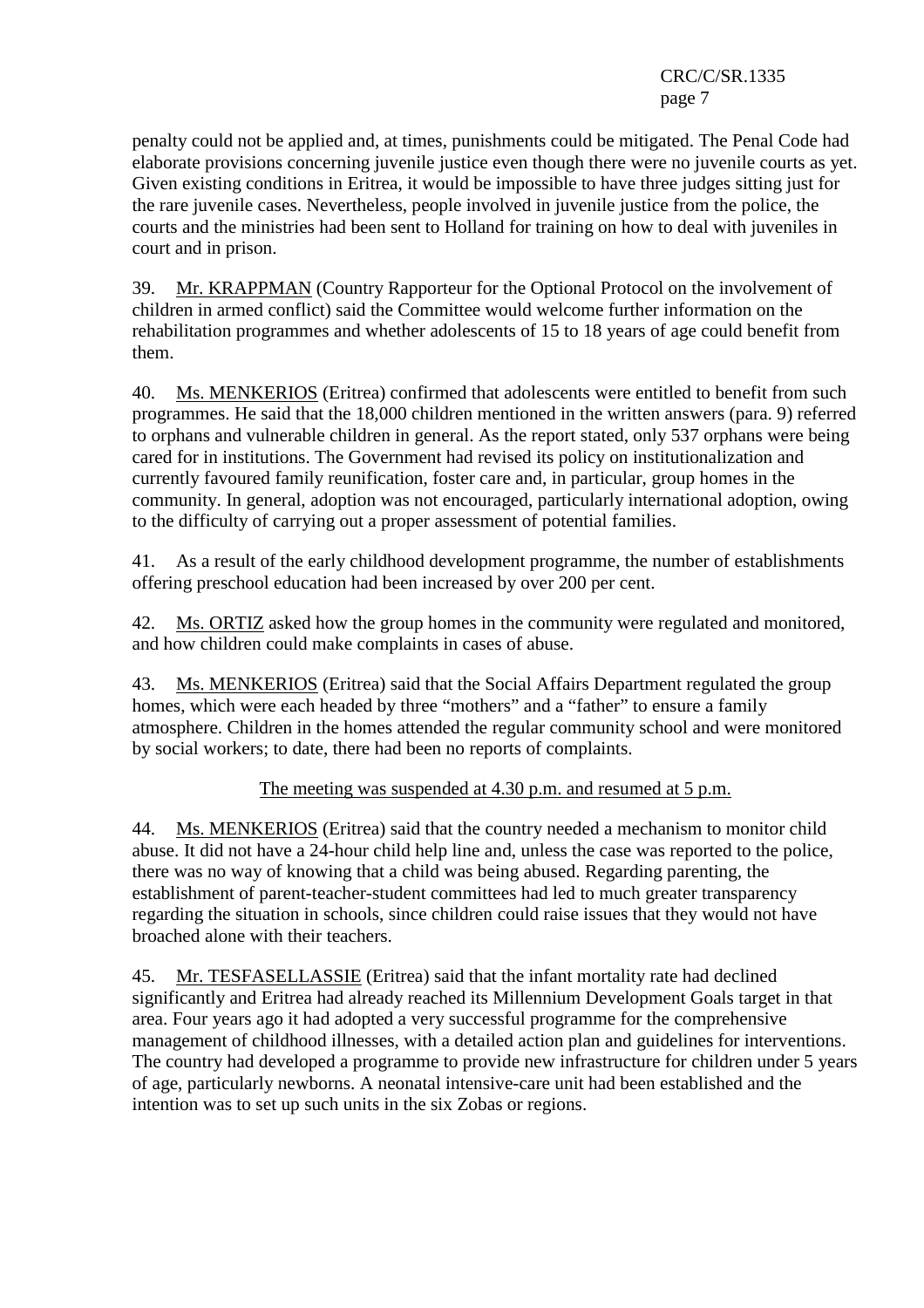46. Maternal mortality was still very high, although the Government was trying to reduce it by opening well-equipped maternal care facilities at the national and regional level, and by providing training in emergency obstetric and neonatal care. The Ministry of Health had tried to reach out to the communities through traditional midwives and health promoters. Eritrea had a traditional society, and there were customs and practices that would have to be overcome. Accordingly, community health committees had been established to deal with health and social service issues, working with the different administrative structures at the Zoba and sub-Zoba levels. An action plan had been drawn up to implement the programme in stages through different Government ministries and the communities, and some training had been provided. Maternal care was a very complex issue, and the Government was trying to address it at the community level by improving the quality of health services.

47. With the aid of the World Bank and United Nations agencies, Eritrea ran programmes on immunization and nutrition, and on the prevention of communicable and non-communicable diseases. There were separate programmes for sexually-transmitted diseases, HIV/AIDS and mental health, each operated in collaboration with a different international agency. A policy and a strategy had been developed and disseminated to health workers throughout the country. A recent joint review with its partners had noted the success of such programmes and a second stage was being prepared.

48. Health workers and doctors were very motivated, despite the low salaries, and were given the opportunity of taking distance education courses in collaboration with international universities.

49. Regarding the provision of antiretroviral drugs to children, he said that the overall programme for the prevention and control of HIV/AIDS particularly addressed mothers and children and all parties involved were working together to implement it. Regarding the prevention of mother-to-child transmission of HIV, pregnant women were being checked and advised in various areas and were provided with antiretroviral drugs if necessary. Demobilized persons were being checked for HIV/AIDS and, if the tests were positive, given drugs if they fulfilled the criteria, and counselling and support measures were provided for the patients themselves and their families. Identification of false claims on drugs was essential and even more care was needed in administering drugs to children in order to ensure their safety. The challenge of achieving the overall aim of providing antiretroviral drugs to all child sufferers was, however, being addressed on a step-by-step basis. To his knowledge, there was no legal framework in place regarding HIV/AIDS. National policy indicated very clearly how child sufferers should be treated and that any stigma should be actively avoided, and that policy was currently acting as a substitute for legal framework.

50. Breastfeeding was a tradition in Eritrean society, and under a programme to promote exclusive breastfeeding, approximately 18 to 20 hospitals had been certified as "baby-friendly hospitals" by relevant independent international authorities. Work had been under way since 1994 under the national nutrition programme to address the problem of early weaning and progress had been made. In response to a question as to whether a code of marketing existed in relation to breast-milk substitutes, he said that the message was that substitutes should be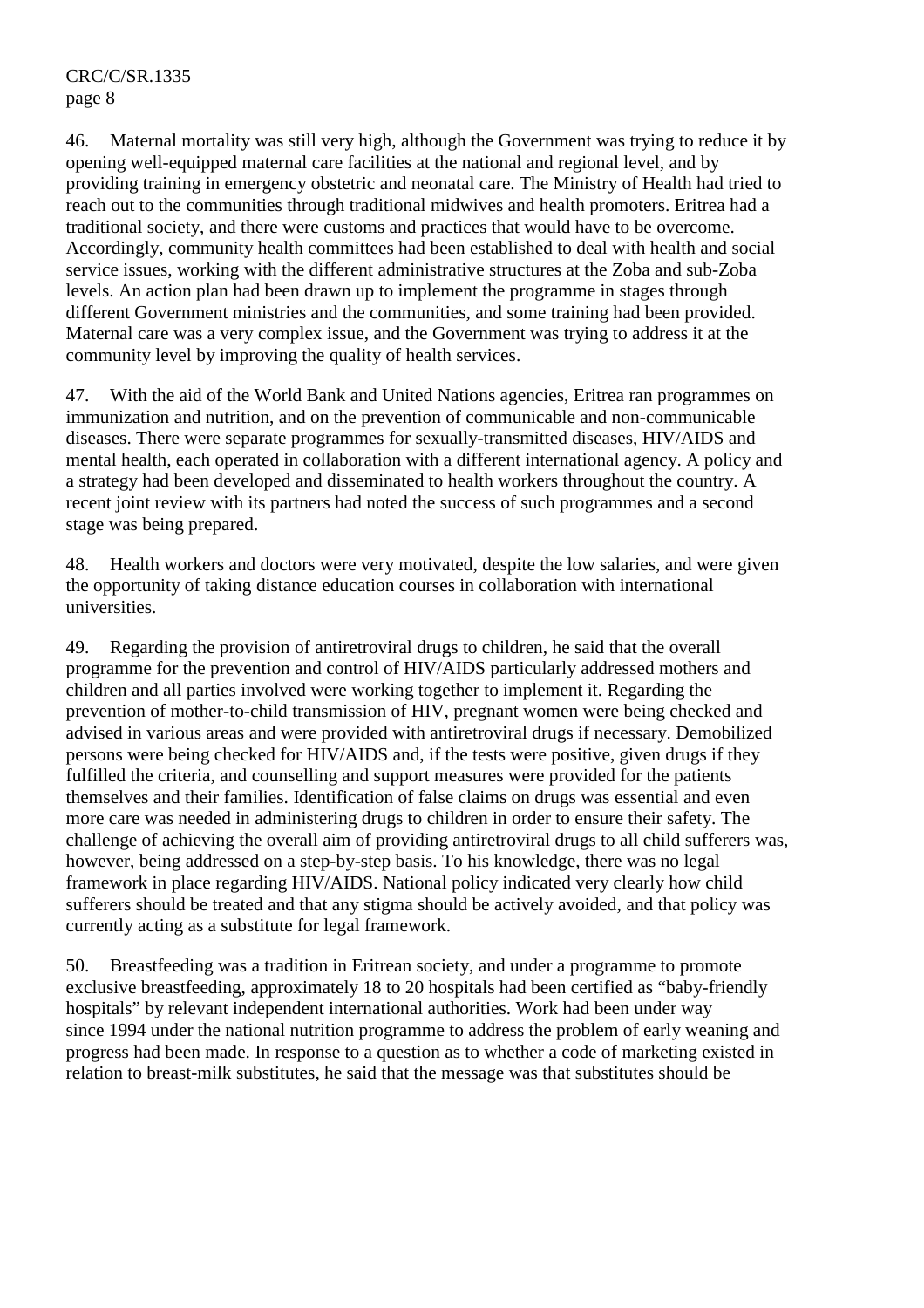avoided to the extent possible. However, it was difficult to apply in a society that held traditional views with regard to breast milk and that was often unable to provide for its children. Despite the possible controversy, national policy had declared that milk substitutes could be dangerous and should be banned, and mothers were encouraged through Government measures, by the media and at health facilities to use only breast milk for the first four to six months of a baby's life.

51. The CHAIRPERSON asked whether the State party had adopted the International Code of Marketing of Breast-Milk Substitutes and suggested that the process of certifying baby-friendly hospitals should be reviewed. She drew the State party's attention to the new policy adopted by the World Health Organization (WHO) whereby the benefits of breastfeeding by HIV-positive mothers far outweighed the risks.

52. Ms. MENKERIOS (Eritrea) said that the situation in which both of a child's parents were engaged in national service did not arise as it would be irresponsible. A benefit could be claimed for the child by one parent if the other was engaged in national service.

53. Ms. AIDOO asked whether children and young people were involved in campaigns outside the school context to raise awareness about HIV/AIDS.

54. Ms. ORTIZ requested further clarification as to the number of orphans in the State party and asked how extended families who cared for orphans were assisted. She also asked whether any legislation regulated the adoption procedure, and whether any reports had been received of children being taken to other countries to be adopted.

55. Ms. MENKERIOS (Eritrea) said that the community-based rehabilitation programme focused mainly on persons affected by natural causes, and therefore did not discriminate, for instance, between child landmine victims and other children with disabilities. It was run by volunteers who contributed greatly to raising awareness among local communities. A disability policy did exist, which clearly defined the rights and benefits of children and adults with disabilities.

56. The main priority of the orphan protection programme was for orphans to be placed with family members, who were provided with economic support. Otherwise, orphans could be placed, with assistance, in families to which they were not related and which were willing to care for them. Vulnerable children and street children could be placed in foster care, with support provided in order to identify the children's problems and to reunify them with their families.

57. International adoption was practised, by arrangement between the courts and the family which was giving the child away. However, the policy for the previous three years had been that international adoption should not be encouraged and that the adoption procedure should be through the social affairs services and not the courts.

58. Ms. ORTIZ asked what the difference was between families to which the children were not related and foster families, and who followed up such cases. Noting it was imperative for the State party to enact legislation to regulate national and international adoption, she asked who authorized national adoptions and pointed out that international adoptions carried out simply by agreement between families amounted to the sale of children.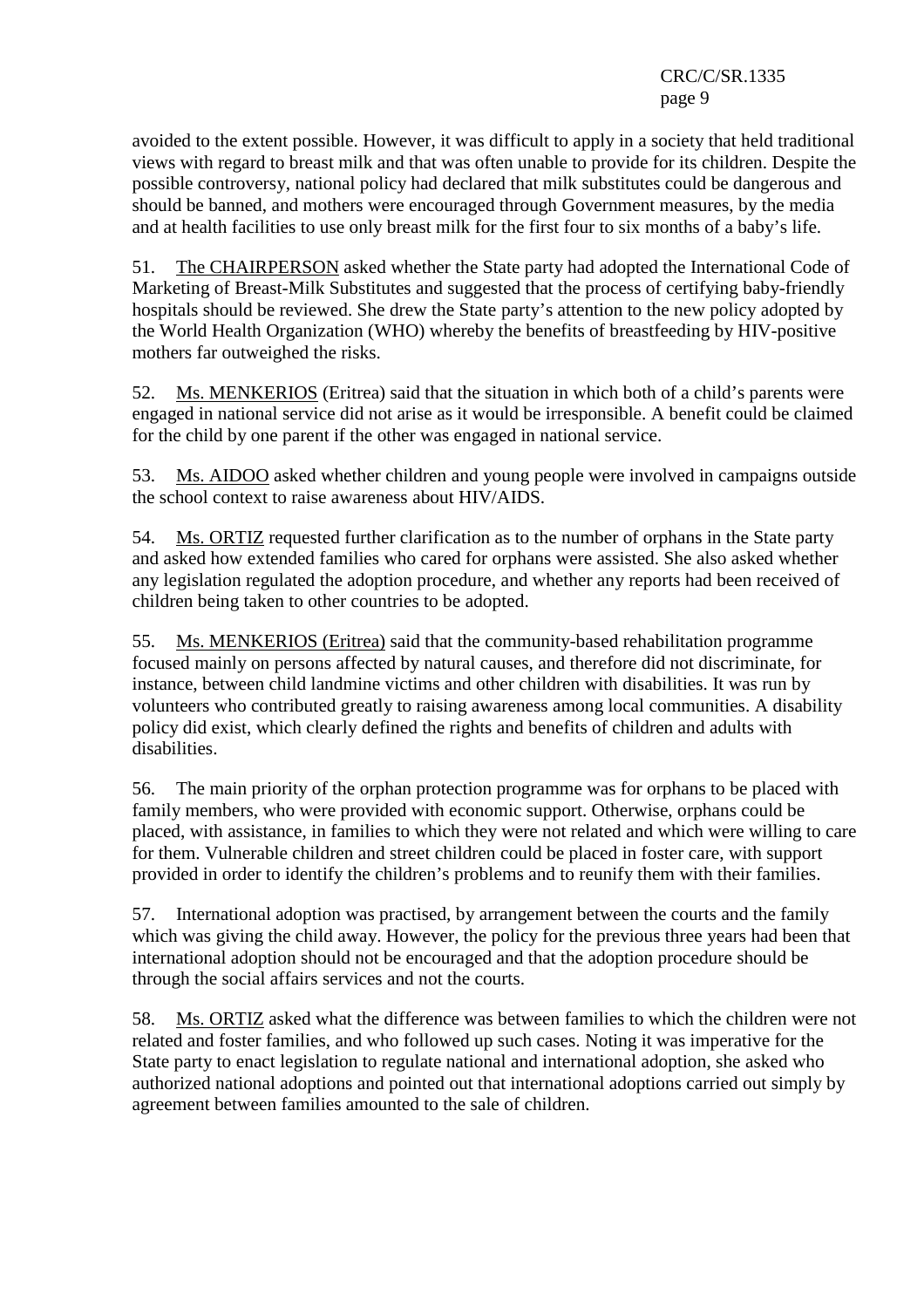59. Mr. OGBAZGHI (Eritrea) said that approval by a court of law was strictly required in order for adoption to take place. Current adoption practices did not amount to the sale of children, and the courts ensured that the proper procedure was followed. Traditionally, children whose parents could not care for them would always be taken in by the extended family, but the concept of adoption was slowly becoming more widespread. Measures were being taken to amend legislation accordingly, with the provision of arrangements for the child in cases where international adoption was unsuccessful.

60. Mr. TESFASELLASSIE (Eritrea) said that children were involved in awareness-raising and prevention campaigns related to HIV/AIDS outside school through various media, including radio and television.

61. Mr. HAILEMARIAM (Eritrea) said that it was true that the University of Asmara was no longer accepting students. The Government's programme of overall reform of tertiary education, including its initiative to establish eight new colleges in order to accommodate the growing number of high-school leavers, had rendered it necessary to withdraw financial and human resources from the University of Asmara. The university was therefore not in a position to accept new students, but it was hoped that it would resume normal functioning in the future.

62. Ms. KHATTAB (Country Rapporteur for the Optional Protocol on the involvement of children in armed conflict), noting that the policy of not accepting students had been introduced three years previously and that there would come a point when there would be no students left once they had all graduated, asked what reasoning lay behind the policy.

63. Mr. HAILEMARIAM (Eritrea) said that there were currently no students at the university owing to the redistribution of resources in the current transitional phase of the reform process.

64. HIV/AIDS issues and life skills were included on the new curriculum, using methods such as drama, general knowledge competitions, clubs and singing. Children were therefore learning through that process, but were also instrumental in the awareness-raising and in passing the message on to the general public, which was vital in a country such as Eritrea, in which a large proportion of the adult population was illiterate.

65. The CHAIRPERSON repeated her earlier question as to what powers were held by the 12 well-being committees that provided remedy for violations, noting that they were part of a pilot project, and what funding was allocated to them.

66. Ms. MENKERIOS (Eritrea) said that the committees' mandate was to address all violations. There was no separate budget for them and their budget was allocated from the child protection fund. The committees' work and the question of whether there was a need for a written mandate would be assessed on an ad hoc basis.

67. Ms. KHATTAB (Country Rapporteur for the Optional Protocol on the involvement of children in armed conflict) thanked the State party for its patience and endurance in the face of the flood of questions from the Committee, and for the open and frank dialogue that had developed. Outlining the main points that would appear in the Committee's recommendations, she noted that the Committee was well aware of the difficult situation in Eritrea, but, whatever the challenges, children should be the priority.